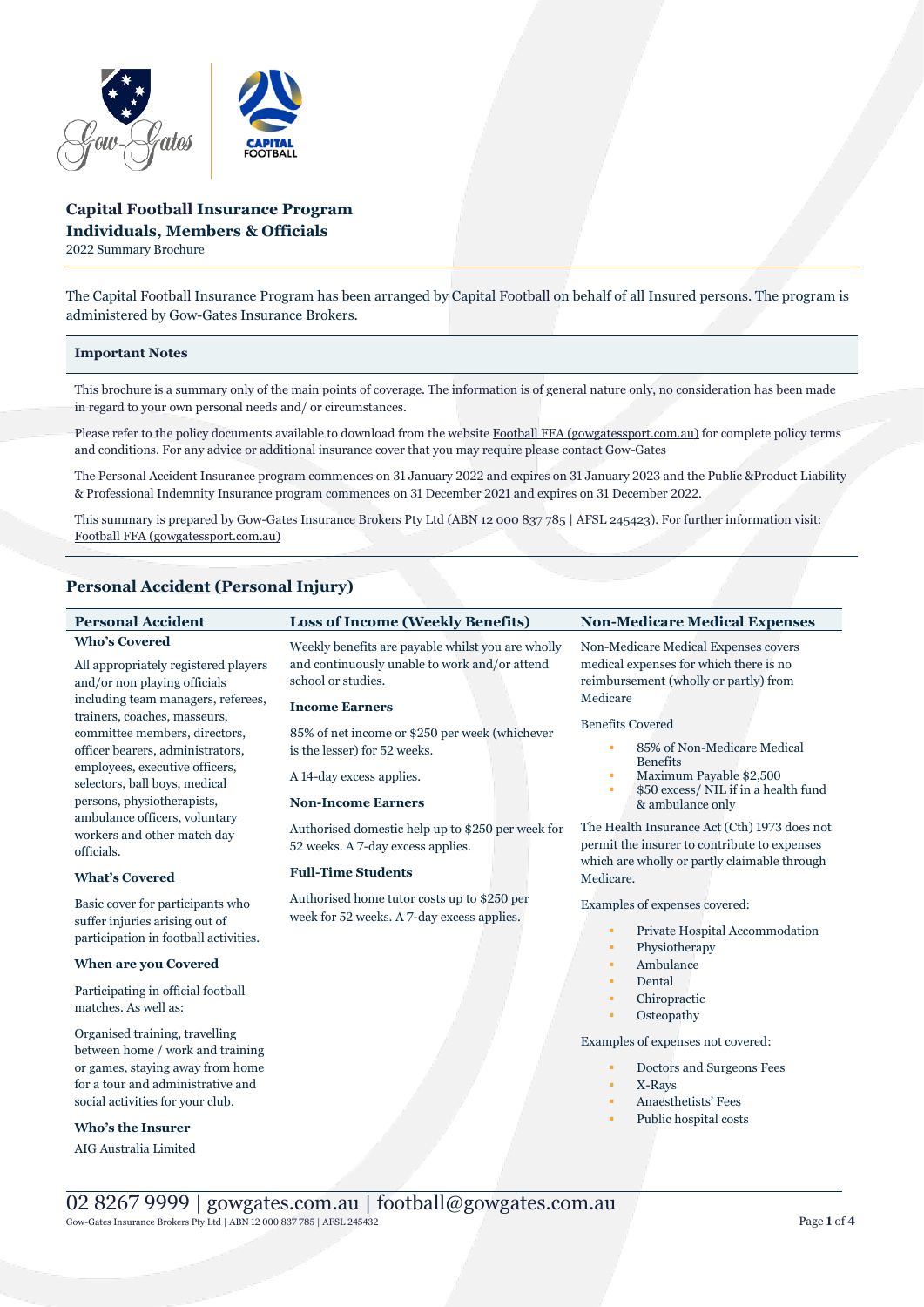# **Capital Benefits Other Benefits**

Capital Benefits are a lump sum benefit that is provided in the event of Death and Permanent Disability.

Benefits are payable based on a table of events available in the full policy wording.

Some of the benefits payable include:

**Death** - \$100,000 (U18 \$20,000)

**Paraplegia and Quadriplegia** - \$750,000

**Loss of sight of one eye** - \$100,000

**Loss of use of one limb** - \$100,000

There are other benefits payable under the Capital Football Insurance Program for expenses which may be incurred as a result of a Football injury.

Some of these benefits include:

- **Funeral Expenses**
- Travel and Accommodation

Full details of these benefits as well as policy conditions are contained in the policy wording. A copy of the policy wording is available to download from the website [Football FFA \(gowgatessport.com.au\)/](https://football.gowgatessport.com.au/)

# **How to Make a Claim**

All claims need to be submitted online via the Sports Claims Portal. To find the portal appropriate to you and your Club:

- **1.** Visit the Gow-Gates Football Insurance Website [Football FFA \(gowgatessport.com.au\)](https://football.gowgatessport.com.au/)
- **2.** Select your relevant Association
- **3.** Navigate to the 'Claims' section and follow the link to lodge your claim online
- **4.** Register an Account for the Sports Claims Portal

The standard documentation you will be required to upload during the claims portal submission are:

- Club Declaration (to be completed and signed by an Authorised Representative of your Club e.g. President, Vice President, Secretary, Treasurer)
- Physician's Report (to be completed by a GP, specialist, surgeon or dentist)

If you are claiming for Loss of Income, in addition to the Club Declaration and Physician's Report you will also be required to upload:

- Employment Statement (to be completed by your employer)
- Incapacity to Work Statement Page 3 of the Physician's Report (to be completed by a GP, specialist or surgeon)

You will be prompted to download blank copies of the relevant documentation in Step 4 of the claims portal process. The claim submission is an 8 Step procedure and will save your progress as you complete each Step.

## **Points to Remember**

- All players and officials must be registered with Capital Football for coverage by this insurance program.
- Only injuries which occur during the policy period are covered.

No cover is provided for:

- Any pre-existing defect, infirmity or sickness the insured person suffered from at the time of the accident
- Self-infliction
- War and terrorism
- Aerial activities
- Being under the influence of Drugs or alcohol
- Criminal acts
- Psychiatric or psychological disorder
- Contamination by radioactivity
- Sickness, disease or disorder of any kind
- Injuries which occur outside the policy period
- Pregnancy or related complications.
- It is recommended that players and officials take out separate Private Health Insurance and/or Personal Income Protection, Life Insurance and Trauma cover.
- Top up insurance on an individual, team or club basis is available and recommended. Please contact Gow-Gates Insurance brokers for details.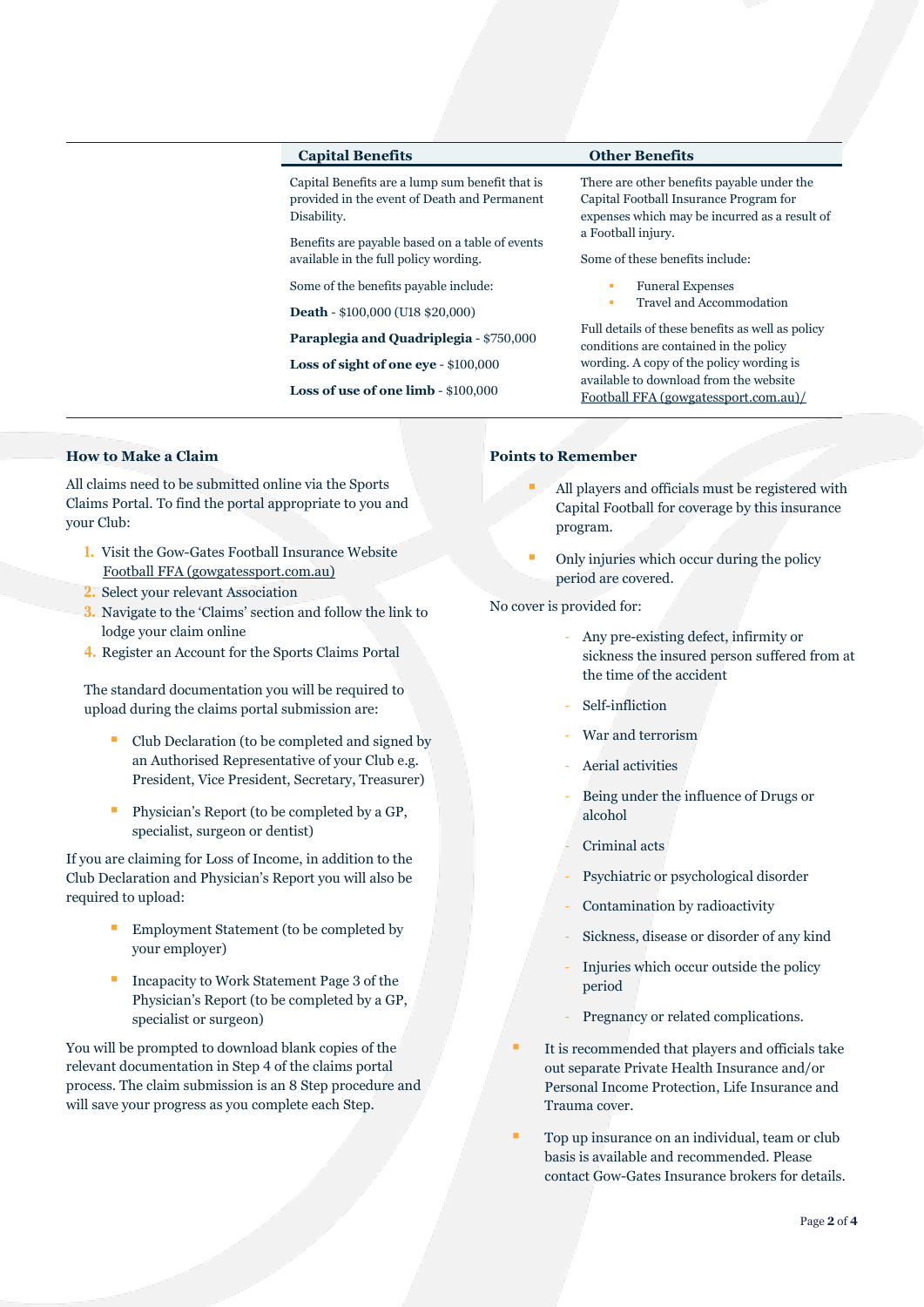# **Duty of Care Statement**

When you register to play with a Football Club, you are reminded that Football is a body contact sport. Potential, notwithstanding all safety guards, exists for a player to sustain injury. Players must therefore prepare themselves for the game by having a commitment to training and a high level of fitness.

As a measure of your club and Capital Football's support to players and officials, they have arranged insurance cover as set out in this document and for your benefit and risk protection.

In addition to these policies all players and officials are encouraged to take out private health insurance, life insurance and 'top up' cover over and above that is outlined on the previous page to ensure individual needs and circumstances are met.

For any advice or additional insurance cover that you may require please contact Gow-Gates.

# **Who can I talk to about an issue or complaint?**

First talk to Gow-Gates, ask for claims staff for the Capital Football Insurance Program.

If this does not resolve the matter or you are not satisfied with the way a complaint has been dealt with, you should contact the complaints manager on 02 8267 9999 or put your complaint in writing to info@gowgates.com.au or by mail at:

Complaints Officer

Gow-Gates Insurance Brokers GPO Box 4731

Sydney NSW 2001

Please mark the envelope "Notice of Complaint." We will endeavor to resolve your complaint quickly and fairly.

If your complaint cannot be resolved to your satisfaction within 21 days, you may have the right to refer the matter to the Australian Financial Complaints Authority (AFCA).